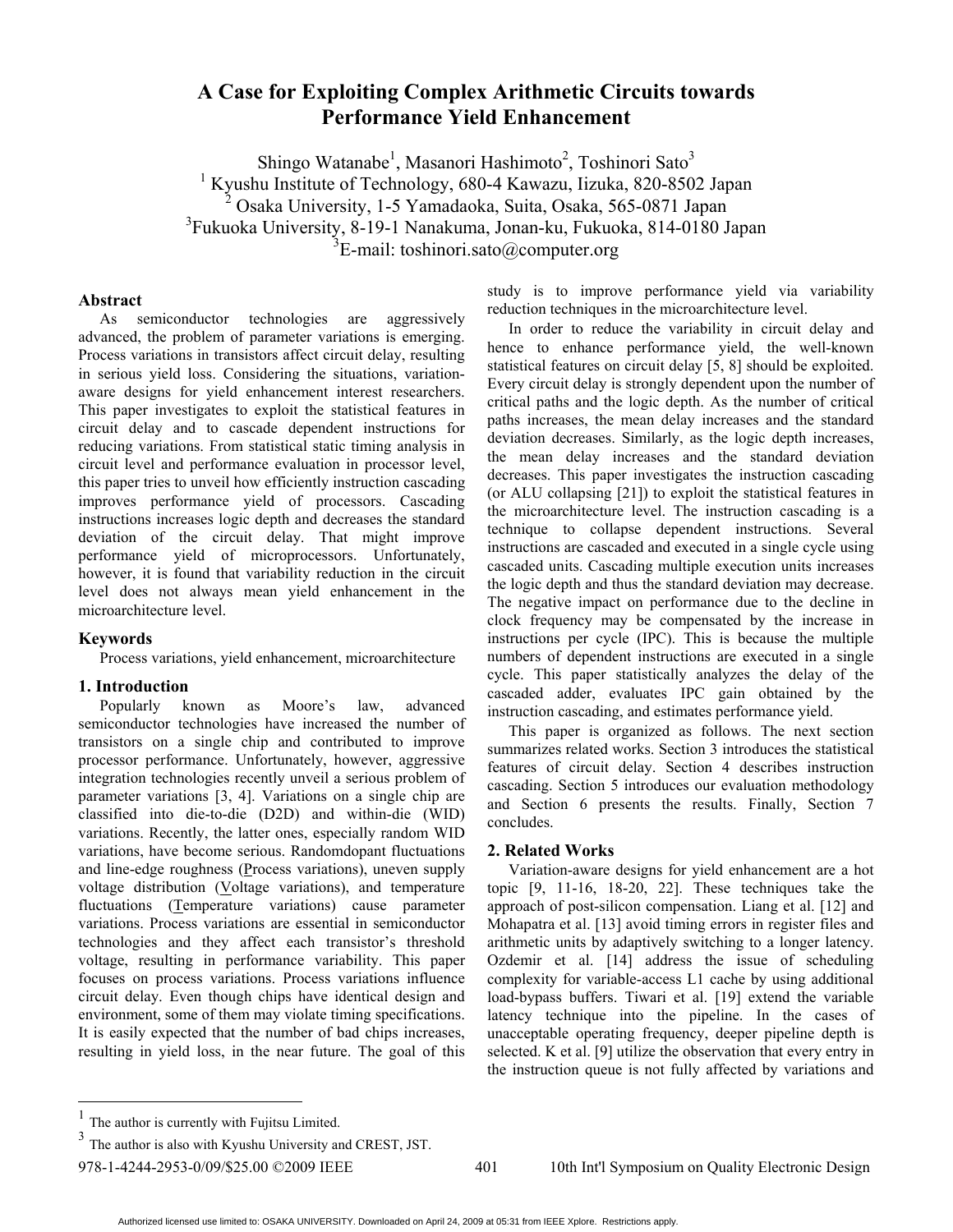store instructions with one or two ready input operands in partially affected entries. This avoids multi-cycle accesses. Romanescu et al. [15] and Sato et al. [16] exploit instruction criticality to reduce the impact of long latency units. Priority for fast units is given to critical instructions. Romanescu et al. [15] also utilize prefetching to mitigate the impact of slow cache accesses. SAVS [11] and X-Pipe [22], which are extensions of Razor [6], are techniques to detect every timing violation caused by variability and to revert processor state to a safe point where it is detected. Adaptive body bias (ABB) [20] controls the substrate bias to improve transistor speed by lowering the threshold voltage. Teodorescu et al. [18] show that ABB is effective when it is applied at the block level.

As mentioned above, these techniques only compensate the impact of variations. To the best of our knowledge, it has not been considered yet to mitigate variability itself by some techniques in the microarchitecture level. In contrast to the previous works, this paper tries to reduce timing variability in the microarchitecture level by exploiting the statistical features of circuit delay

#### **3. Statistical Features of Path Delay**

This section explains the statistical features of circuit delay. Figure 1 illustrates the dependence of the WID maximum critical path delay density function on the number of critical paths [5, 8]. The horizontal axis indicates the delay and the vertical axis indicates the density. It is assumed that the paths are completely independent and are modeled as normal distributions  $N(6, 1^2)$ , where the mean delay ( $\mu$ ) is 6 and the standard deviation  $(\sigma)$  is 1. 'n' in Figure 1 presents the number of completely independent critical paths. Hence, the bold line denoted by 'n=1' shows the normal distributions  $N(6, 1^2)$ . As the number of critical paths increases, the mean delay increases. This is because the slowest critical path limits the circuit's overall performance. In contrast, the standard deviation decreases.



Figure 1: Dependence of circuit delay on number of critical paths.

Figure 2 illustrates the dependence of the delay density function on the logic depth of the critical paths, when the number of critical paths is 100. As same to Figure 1, the horizontal axis indicates the delay and the vertical axis indicates the density. 'm' in the figure presents the relative logic depth of one critical path. As the logic depth of a path increases, its standard deviation decreases. This is because the total delay of a path is averaged as the number of gates in the path increases. The impact of each gate's variability is reduced. As the logic depth (*m*) increases, the standard deviation relatively decreases by a factor of *1/√m*. The dotted line denoted by 'm' is identical with the broken line denoted by 'n=100' in Figure 1. As the logic depth of all paths increases, the mean delay increases and the standard deviation decreases.



**Figure 2:** Dependence of circuit delay on logic depth.



**Figure 3:** Instruction cascading.

#### **4. Variability Reduction Microarchitecture**

This section investigates a microarchitecture technique to reduce delay variability. It focuses on the execution stage in the pipeline. In other words, this paper assumes that the execution stage determines the clock frequency of the microprocessor. This is similar to an assumption used in [11]. An important thing to consider is that influences to the other stages due to microarchitecture modifications in the execution stage should be as small as possible.

In order to mitigate the variability in circuit delay, the use of instruction cascading is proposed by exploiting the statistical feature of circuit delay. As shown in Figure 3(a), the result of the producer instruction is directly fed into the consumer one. The cascaded unit executes multiple dependent instructions in a single cycle [21]. Conventional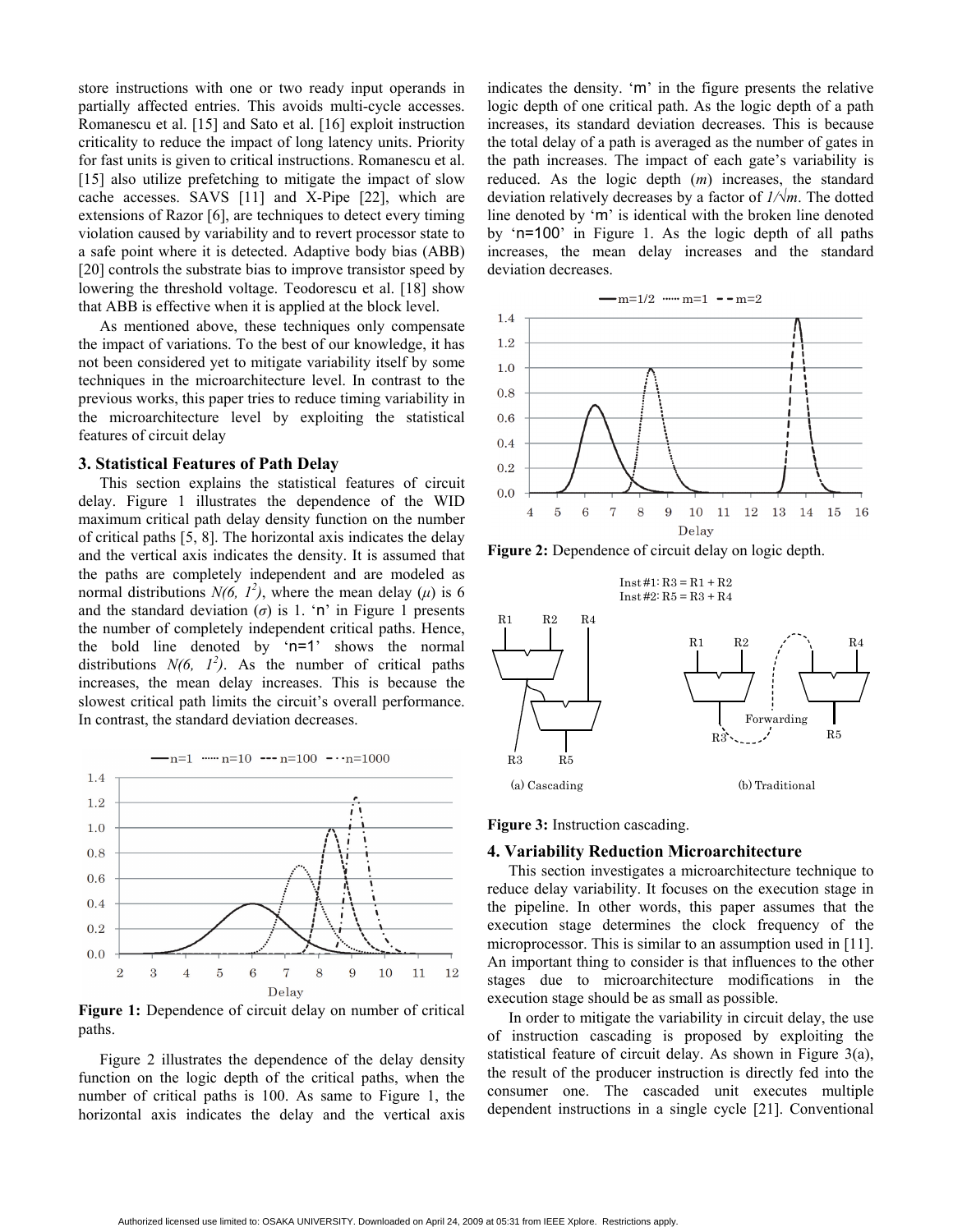processors cannot execute multiple dependent instructions in a single cycle, as shown in Figure 3(b). In contrast, the cascaded unit executes the two instructions in a single cycle and thus it improves IPC. Cascading multiple execution units increases the logic depth and thus mitigates delay variability.

On the other hand, cascading multiple units increases circuit delay. This has an advantage and a disadvantage. The advantage is that timing margins in the other pipeline stages rather than the execution stage increase. Since the clock frequency decreases, the timing constraints in the other stages are mitigated. The disadvantage is that net processor performance might be degraded. Later, this paper evaluates processor performance considering both the increase in IPC and the decline in clock frequency.

In this paper, to cascade dependent instructions is called grouping. It should be noted that grouping does not mean instruction fusion [7]. Those instructions are still two instructions and the total number of instructions does not change. Grouping is operated as follows.

- 1. Grouping is performed on two instructions. A pair of instructions are denoted as a group. Grouping three and more instructions is prohibited. Every instruction is included in at most one group. Every consumer instruction that has only one unready operand is a candidate for grouping.
- 2. Grouping is performed at the instruction decode stage. If two consecutive instructions form a pair of producer and consumer instructions, they are grouped. Later in this paper, we adopt the instruction cascading to a 2-way inorder processor. Hence, determining whether grouping is possible or not is easily implemented at the decode stage as a part of the mechanism detecting a dependence between the two instructions.
- 3. Every load instruction is not considered as a producer instruction for grouping. This does not mean memory operations are outside of candidates for cascading. Every load or store instruction is divided into an address calculation operation and a memory access operation, and hence an address calculation operation can be a consumer in a group.

## **5. Evaluation Methodology**

Our evaluation consists of statistical static timing analysis and IPC performance evaluation. Processor performance is obtained from clock frequency and IPC. Combining SSTA results with IPC evaluation results gives us net processor performance.

## **5.1. Statistical Static Timing Analysis**

We built an SSTA flow shown in Figure 4. It consists of Synopsys Design Compiler and two in-house tools.

- 1. From an RT level HDL design, a netlist and its associated SDF (standard delay format) file are generated. Synopsys Design Compiler is used.
- 2. A lot of SDF files, where there are variations in gate delay, are generated from the original SDF file. In an SDF file, timing specifications associate rising and

falling delay values with input-to-output paths. The delay values are modified randomly assuming variations. This process is repeated just like Monte-Carlo simulation and a lot of sampled SDF files are obtained. The delay values are modeled as normal distributions. The deviance is provided according to an assumed ratio of the standard deviation to the mean delay  $(\sigma)$ . For example, the typical gate  $\sigma/\mu$  value of 0.064 for 65nm technology [3] is given. An in-house tool is used.

- 3. For each SDF file, an STA is performed on the netlist. Design Compiler is used.
- 4. All STA results are statistically processed and an SSTA result is obtained. An in-house tool is used.



## **Figure 4:** SSTA flow.

As you guess, you can easily build the additional tools. Only Design Compiler is required for generating a netlist and its corresponding SDF file and for performing a number of STAs. An advantage of this flow is that it considers the entire circuit rather than a part of the circuit. It analyzes not only most critical paths but also every possible path, and thus unexpected effects of variations on circuit delay can be identified. Another advantage is its short processing time due to the static nature of the analysis. A limitation is that it does not consider correlations in delay values. Since the variability of the rising and falling delay is randomly generated, the effect of circuit topology on the delay values is not considered. This might reduce accuracy. It is expected that increasing the number of SDF samples improves the accuracy.

As mentioned above, this paper bases on the assumption that the execution stage determines the clock frequency. This methodology follows that used in [11]. One of the performance critical units in the execution stage is ALUs. This paper focuses on ALUs, especially on addition. Hence, our evaluation methodology uses adders as a representative that determines the clock frequency. It should be noted there are other performance critical units in a microprocessor. Focusing on adders is a first step towards variability reduction microarchitectures that considers whole processor.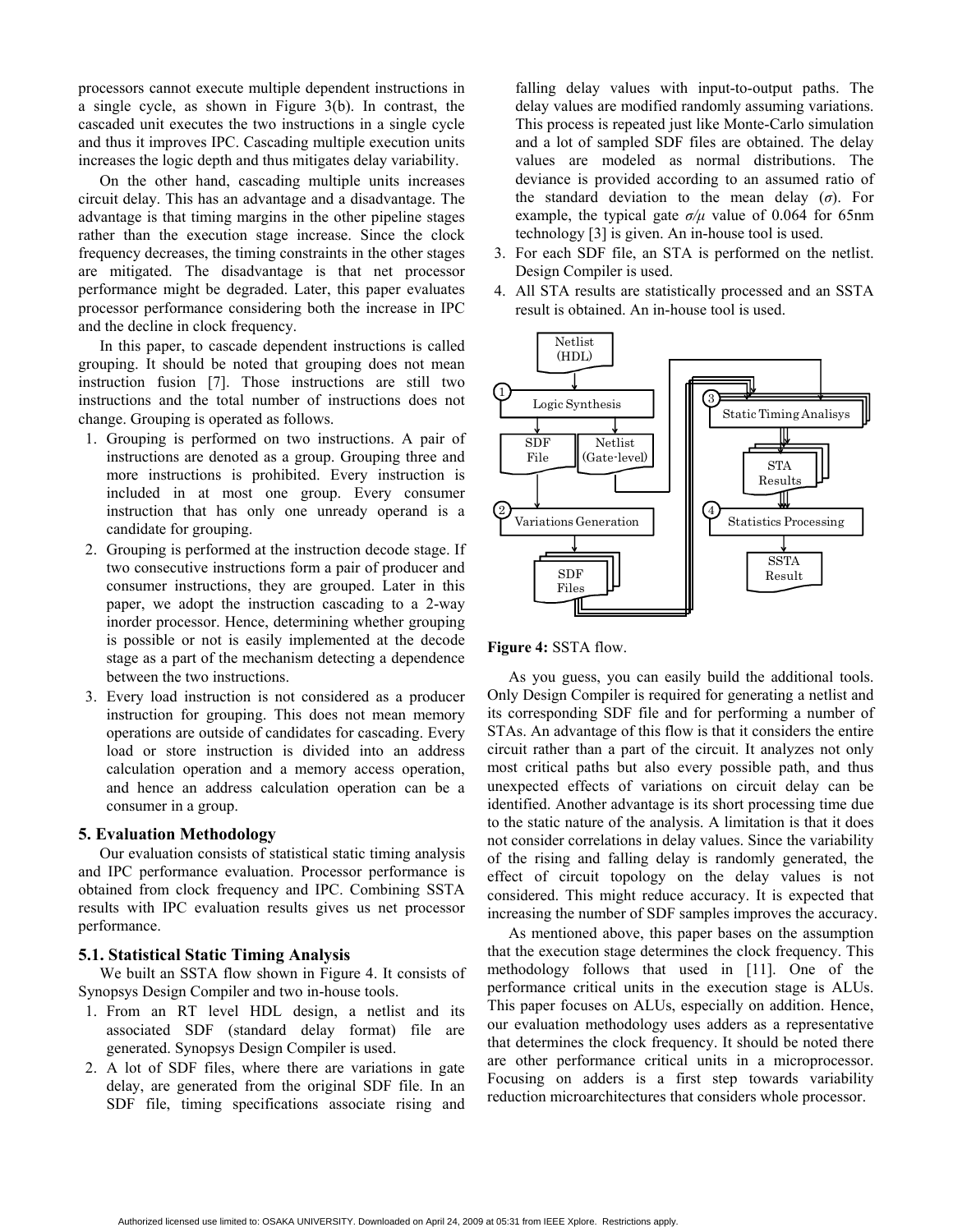Five kinds of 32b adders are analyzed by the SSTA tool. They are carry select adder (CSA), carry look-ahead adder (CLA), ripple-block CLA, block CLA, and Lander-Fischer adder. A CSA is designed by hand and the other adders are generated by the Arithmetic Module Generator [23]. They are described by Verilog-HDL language. For every adder, two types of adders are analyzed. One is the conventional 2-input adder. The other is a 3-input 2-output adder, which consists of two conventional 2-input adders. They are cascaded and form the 3-input 2-output adder. Synopsys Design Compiler generates their netlists. Hitachi 0.18μm cell library is used. The 3-input 2-output adders are synthesized after its hierarchy is flattened.

In the following analysis,  $\sigma/\mu$  is used as a metric to evaluate how delay variability is mitigated. The typical *σ/μ* value in gate delay is 0.064 for 65nm technology [3] and it is used to estimate the impact on circuit delay of variations in the current technologies. 10,000 SDF samples are generated for every SSTA.

# **5.2. IPC Performance Evaluation**

SimpleScalar tool set [1] is used for evaluating IPC. Alpha instruction set is used. Six programs from SPEC2000 CINT and eight programs from MediaBench [10] are used as benchmark programs. For SPEC programs, first 1 billion instructions are skipped and the following 2 billion instructions are simulated in detail. For MediaBench, each program is executed from beginning to end. The configuration of the baseline processor is shown in Table 1. It is a 2-way inorder processor and is based on Intel Atom 200 series 1.6GHz/FSB 533MHz [17].

Hereafter, the processor utilizing the cascaded units is called CASCADE processor. In CASCADE processor, the total number of component units in Table 1 does not change.

# **6. Results**

## **6.1. SSTA Results**

Table 2 presents  $\mu$ ,  $\sigma$ , and  $\sigma/\mu$  values of each adder's path delay. The first column shows the types of adders. The next

**Table 2:** Path delay variability of five adders.

**Table 1:** Baseline processor configuration.

| Fetch width          | 2 instructions                   |
|----------------------|----------------------------------|
| L1 I-cache           | 32KB, 2way, 1 cycle              |
| Branch predictor     | gshare, 4K entries, 12 histories |
| Instruction buffer   | 16 entries                       |
| Issue width          | 2 instructions                   |
| Integer ALUs         | 2 units, 1 cycle                 |
| Integer multipliers  | 2 units                          |
|                      | MULT 3 cycles, DIV 20 cycles     |
| Floating ALUs        | 2 units, 2 cycles                |
| Floating multipliers | 2 unit                           |
|                      | MULT 4 cycles, DIV 12 cycles,    |
|                      | SQRT 24 cycles                   |
| L1 D-cache port      | 2 ports                          |
| L1 D-cache           | 32KB, 2way, 2 cycles             |
| Unified L2 cache     | 512KB, 8way, 16 cycles           |
| Memory               | 34 cycles                        |
| Commit width         | 2 instructions                   |

three columns are  $\mu$ ,  $\sigma$ , and  $\sigma/\mu$  values of 2-input adders and the next three are those of 3-input 2-output ones. The last column explains how the  $\sigma/\mu$  value is reduced from the 2input adders to the 3-input 2-output ones. In other words, it presents the mitigation in delay variability. Since each 3 input 2-output adder has larger path delay than its corresponding 2-input one does, both  $\mu$  and  $\sigma$  are larger in the former than in the latter. An interesting observation is that  $\sigma/\mu$  is reduced. That means the cascading succeeds in mitigating delay variability.

As can be seen in Table 2, five adders show the same tendency. Therefore, the following analysis focuses on the CSAs. In order to consider optimistic and pessimistic cases as well as the typical one, gate  $\sigma/\mu$  values of 0.040, 0.080, and 0.100 are used as delay variability. In the rest of this paper, the 2-input CSA and the 3-input 2-output one are called *2CSA* and *3CSA*, respectively.

|                  | $2$ -input |          |              | 3-input 2-output |          |              | Imp.(%) |
|------------------|------------|----------|--------------|------------------|----------|--------------|---------|
| Adders           | и          | $\sigma$ | $\sigma/\mu$ | $\mu$            | $\sigma$ | $\sigma/\mu$ |         |
| <b>CSA</b>       | 4.82       | 0.088    | 0.0183       | 5.96             | 0.093    | 0.0155       | 15.1    |
| <b>CLA</b>       | 4.84       | 0.087    | 0.0179       | 6.00             | 0.088    | 0.0146       | 18.4    |
| Ripple-block CLA | 4.92       | 0.088    | 0.0179       | 6.16             | 0.092    | 0.0149       | 16.7    |
| <b>Block CLA</b> | 4.90       | 0.089    | 0.0181       | 6.00             | 0.090    | 0.0149       | 17.4    |
| Lander-Fischer   | 4.84       | 0.087    | 0.0181       | 6.04             | 0.093    | 0.0153       | 15.1    |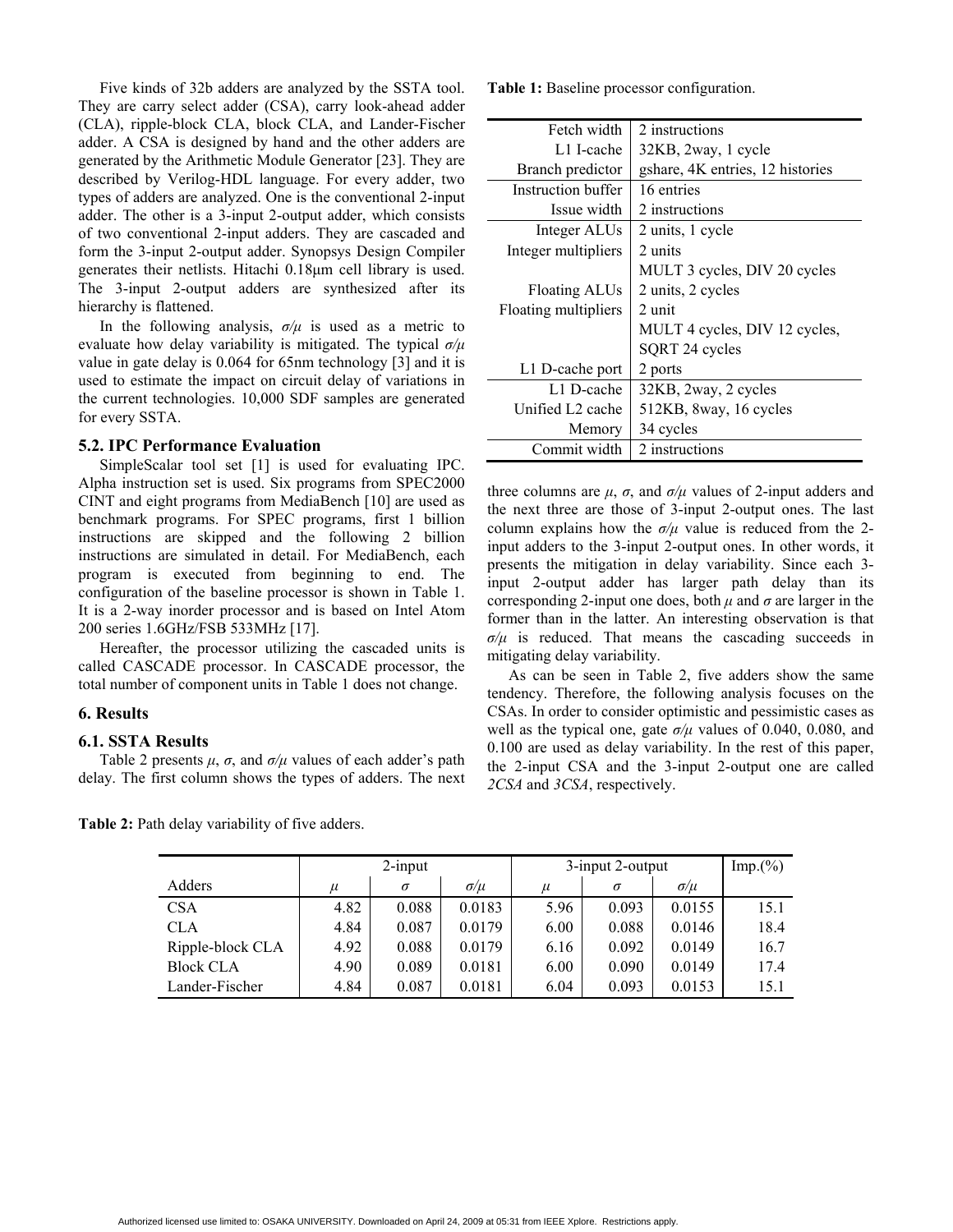

Figure 5: Dependence of path delay on gate delay variability.

Figure 5 presents frequency distributions of maximum critical path delay for both *2CSA* and *3CSA*. The horizontal axis indicates the delay and the vertical axis indicates the counts of the number of adders equal to the corresponding value. Graphs shown left are for *2CSA* and those shown right are for *3CSA*. Table 3 summarizes  $\mu$ ,  $\sigma$ , and  $\sigma/\mu$  of path delay. The fifth column in the table explains how the *σ/μ* value of *3CSA* is smaller than that of *2CSA*. As the *σ/μ* value of gate delay increases, the mean delay, the standard deviation, and the *σ/μ* value of path delay increase.

**Table 3:** Influence of gate delay variability on  $\mu$ ,  $\sigma$ , and  $\sigma/\mu$ of path delay.

|      | Gate $\sigma/\mu$ | $\mu$ | $\sigma$ | $\sigma/\mu$ | Imp. $(\frac{6}{6})$ |
|------|-------------------|-------|----------|--------------|----------------------|
| 2CSA | 0.040             | 4.68  | 0.056    | 0.0120       |                      |
|      | 0.064             | 4.82  | 0.088    | 0.0183       |                      |
|      | 0.080             | 4.91  | 0.108    | 0.0219       |                      |
|      | 0.100             | 5.03  | 0.134    | 0.0267       |                      |
| 3CSA | 0.040             | 5.82  | 0.062    | 0.0107       | 10.8                 |
|      | 0.064             | 5.96  | 0.093    | 0.0155       | 15.1                 |
|      | 0.080             | 6.05  | 0.117    | 0.0192       | 12.5                 |
|      | 0.100             | 6.18  | 0.143    | 0.0231       | 13.4                 |



Figure 6: Influence of number of adders on circuit delay.

As the number of adders increases, the number of critical path also increases. Hence, the path delay is dependent upon the number of units. Hereafter, the path delay distributions analyzed above are modeled as normal distributions. Based on the statistical MAX operation [2], the dependence of path delay on the number of adders is estimated. Figure 6 presents frequency distributions of maximum path delay, when the number of units is considered. '2CSA', '2CSAx2', and '3CSA' in the figure denote the distribution in the cases of one *2CSA*, two *2CSA*s, and one *3CSA*. All values are normalized by the mean delay of the *2CSA*. As we already know in Figure 1, the increase in the number of adders means larger mean delay.

#### **6.2. IPC Results**

Figure 7 shows IPC improvement for CASCADE processor over the baseline processor. The horizontal axis indicates benchmark programs and the vertical axis indicates the IPC improvement. The instruction cascading increases IPC by 11.2% on average. Figure 6 explains the clock frequency of CASCADE processor is more than 20% slower than that of the baseline. The IPC improvement of 11.2% cannot compensate the slower clock frequency. Hence, it is afraid that CASCADE processor is inferior in performance in comparison with the baseline.



**Figure 7:** IPC Improvement.

## **6.3. Performance Yield Results**

Combining the SSTA results with the IPC results gives us estimations on performance yield of processors. Processor performance is obtained from IPC and clock frequency. Frequency distributions are obtained from the SSTA results. Therefore, performance distributions are obtained from the SSTA and IPC results. Figure 8 shows performance distributions. The horizontal axis indicates the normalized performance and the vertical axis indicates the performance density. Performance is normalized by that of the baseline processor consisting of the *2CSA*s with the mean delay value.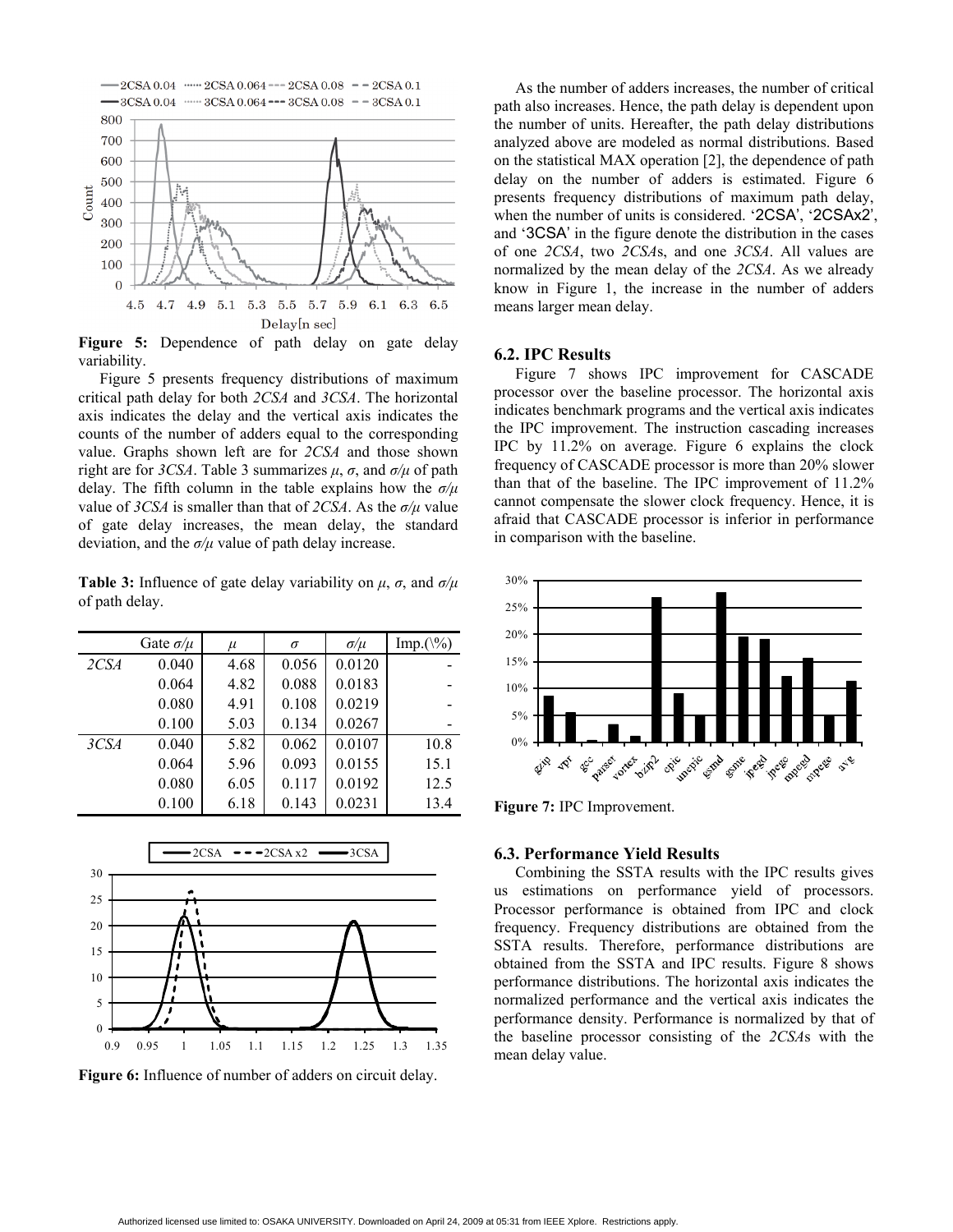

**Figure 8:** Performance distributions.

The effectiveness of cascading on performance yield is investigated. The baseline processor provides better performance than CASCADE processor does. Even though IPC is larger in CASCADE processor than in the baseline one, net performance is better in the baseline processor than in CASCADE one. This is because the gain in IPC does not compensate the decline in clock frequency. A surprising result is that  $\sigma/\mu$  is almost the same between CASCADE and the baseline processors. In other words, timing variability in the processor level is not improved, even though that in the component level (i.e. adders) is improved. This is due to the dependence of delay on the number of critical paths. The maximum delay in the baseline processor is determined by two *2CSA*s. On the other hand, that in CASCADE processor is determined one *3CSA*. It has been seen in Section 3 that *σ/μ* decreases as the number of critical paths increases. On the other hand, it has been also seen that  $\sigma/\mu$  decreases as the logic depth increases. Hence, it is found that the effect of the increase in logic depth and that of the increase in the numbers of critical paths are comparable.

From the observations above, the following findings are obtained. Even though increasing logic depth of an adder improves its timing variability, performance yield of processors is not improved. There are several reasons. First, the IPC gain does not compensate the decline in clock frequency. Second, the dependence of path delay on the logic depth and that on the number of critical path are comparable. Therefore, it is found that focusing on a part of a processor is not enough to improve its performance yield. Instead, global and aggressive refinements on microarchitecture will be required. In order to keep clock frequency, functional units with small delay should be used. A special 3-input 1-output adder consisting of carry save adders is a good candidate. However, two issues should be considered. One is that a microarchitecture change is required. Intermediate results are lost and thus a mechanism to provide precise interruptus should be innovated. Its complexity must not increase. The other is that timing margins in the other stages are reduced. The delay variability in the other stages should be considered.

## **7. Conclusions**

This paper considered to utilize the cascaded units to improve performance yield of processors. The SSTA results explained that timing variability of an adder is mitigated. However, unfortunately, microarchitecture level performance evaluation showed the IPC gain is not enough to compensate the decline in clock frequency caused by the increase in the logic depth. Consequently, processor's performance yield was not improved when the yield enhancement technique was applied only on a part of the processor. The contribution of this paper is to present the SSTA methodology for microarchitecture evaluations. The other contribution is to unveil that variability reduction in the circuit level does not always mean yield enhancement in the microarchitecture level.

#### **8. Acknowledgments**

Hitachi 0.18μm standard cell libraries are provided by VDEC (VLSI Design and Education Center) in the University of Tokyo. This research has been supported by the Kayamori Foundation of Informational Science Advancement. It is also supported by Grant-in-Aid for Scientific Research (KAKENHI) (A) #19200004 and (B) #20300019 from Japan Society for the Promotion of Science (JSPS), and by the Core Research for Evolutional Science and Technology (CREST) program of Japan Science and Technology Agency (JST).

#### **9. References**

- [1] T. Austin, E. Larson, and D. Ernst, "SimpleScalar: an infrastructure for computer system modeling", IEEE Computer, 35(2), 2002.
- [2] M. Berkelaar, "Statistical delay calculation, a linear time method",  $6<sup>th</sup>$  International Workshop on Logic Synthesis, 1997.
- [3] K. Bernstein, D. J. Frank, A. E. Gattiker, W. Haensch, B. L. Ji, S. R. Nassif, E. J. Nowak, D. J. Pearson, and N. J. Rohrer, "High-performance CMOS variability in the 65-nm regime and beyond", IBM Journal of Research and Development, 50(4/5), 2006.
- [4] S. Borkar, T. Karnik, S. Narendra, J. Tschanz, A. Keshavarzi, and V. De, "Parameter variations and impact on circuits and microarchitecture",  $40<sup>th</sup>$ ACM/IEEE Design Automation Conference, 2003.
- [5] K. A. Bowman, S. Duvall, and J. Meindl, "Impact of die-to-die and within-die parameter fluctuations on the maximum clock frequency distribution for gigascale integration", IEEE Journal of Solid-State Circuits, 37(2), 2002.
- [6] D. Ernst, N. S. Kim, S. Das, S. Pant, R. R. Rao, T. Pham, C. H. Ziesler, D. Blaauw, T. M. Austin, K. Flautner, and T. N. Mudge, "Razor: a low-power pipeline based on circuit-level timing speculation",  $36<sup>th</sup>$ ACM/IEEE International Symposium on Microarchitecture, 2003.
- [7] P. Gepner and M. F. Kowalik, "Multi-core processors: new way to achieve high system performance", 5<sup>th</sup>